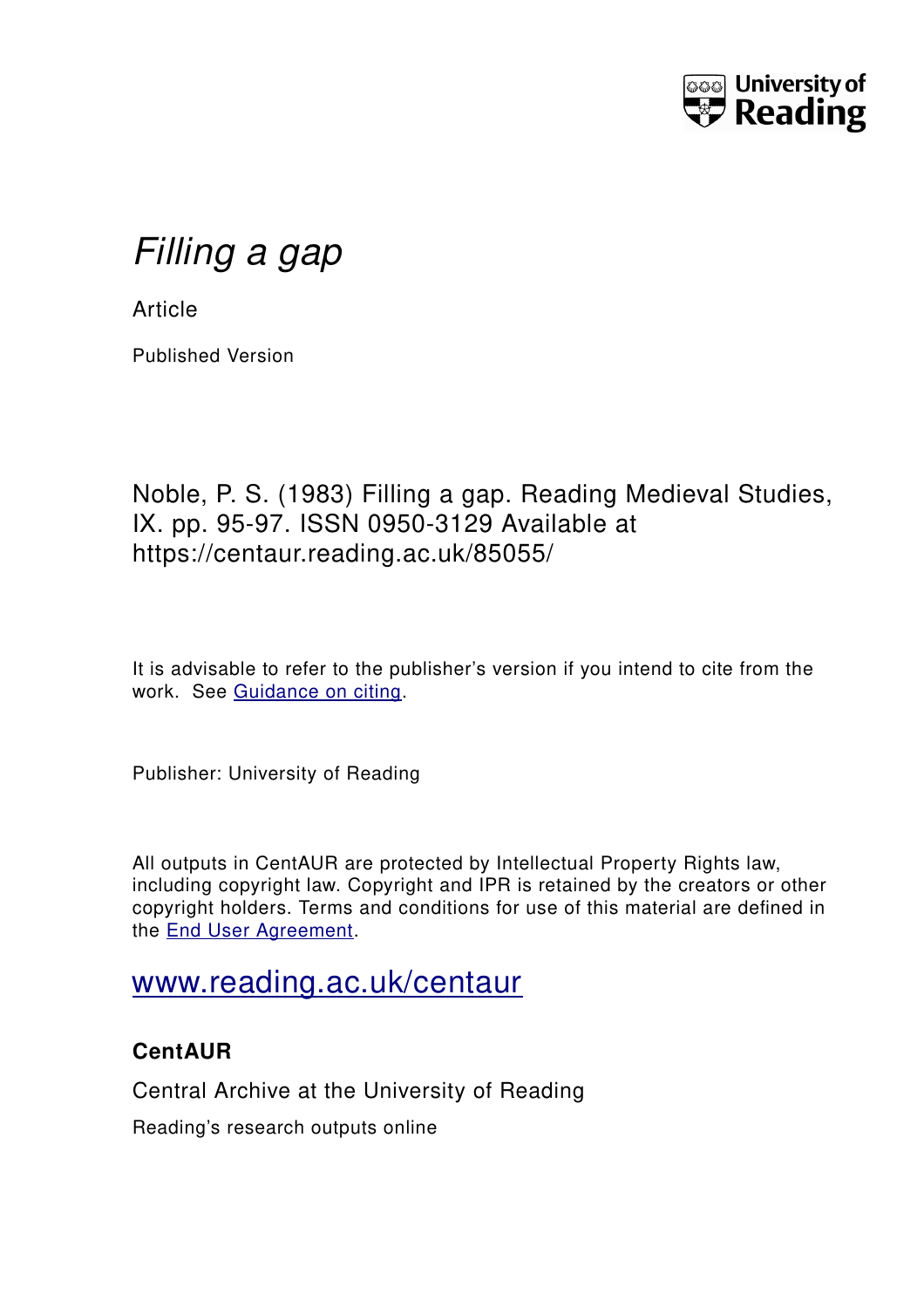#### READING MEDIEVAL STUDIES

#### Filling a gap

Europdisches Hochmittelalter  $<sup>1</sup>$  is the latest volume in the Neues</sup> Handbuch der literotur Wissenschaft to appear and its appearonce will make many English-speaking medievalists regret that such a series is not readily available in English and that there is no sign of any publisher being tempted Under the editorship of Henning Krauss, German-speaking scholars have contributed chapters on all the literatures of the period ranging from the Provencal lyric to the Scandinavian literatures, although the main emphas is tends to be on the I iterature of France and Germany.

With sixteen different contributors there are bound to be differences in the approaches and the styles, although all attempt to fit into the guidelines for the series which are that the literature should be set clearly in the social and intellectual background of the period and the region. The usefulsocial and intellectual background of the period and the region. ness of such an approach is obvious bvt it has to be said that in some of the chapters the need to explain such complicated subjects leaves very little space for any literary criticism. There are also differences in the presentation of the bibliographies and these are more serious. In a work like this which is presumably intended for the non-specialist as well as the specialist reader it would be extremely useful to have listed the editions of the works discussed in the chapter. Ulrich M8lk in his chapters on the lyric (Die provenzalische lyrik and Die französische Lyrik) lists only anthologies, and the late Erich Köhler (Der Roman in der Romania) also omits editions from an otherwise wide-ranging and interesting bibliography. Beate Schmolke-Hasselmann (Der französische h8fische Roman) and Marc-René Jung (Satirische, komische und realistische Literatur der Romania), however, do give editions, which is very helpful as not all the texts covered are well known. Another weakness is that several bibl iographies make no mention of any works in English. As a result major works are missing. Stricter editorial control might have been helpful here.

Contributors to such a volume have many pitfalls to avoid, particularly trying to avoid lists of medieval authors or works and not to lapse into a narrative account of what the medieval author wrote. At the some time they have to take into account briefly and clearly the vast amount of critical writing which now exists for most of the areas under discussion and try to give their own personal interpretation. Again it has to be said that not all contributors are equally successful and that in some cases different ports of their contributions are more successful than others. M8lk, for instance, does an excellent job in synthesising and compressing the background material in his chapters. His description and analysis of amour courtois are particularly noteworthy but the individual troubadours and trouvères get relatively little attention with no real guidance for the inexperienced reader as to their quality. By way of contrast Wolfgang Haubrichs (Deutsche lyrik) not only guides the

95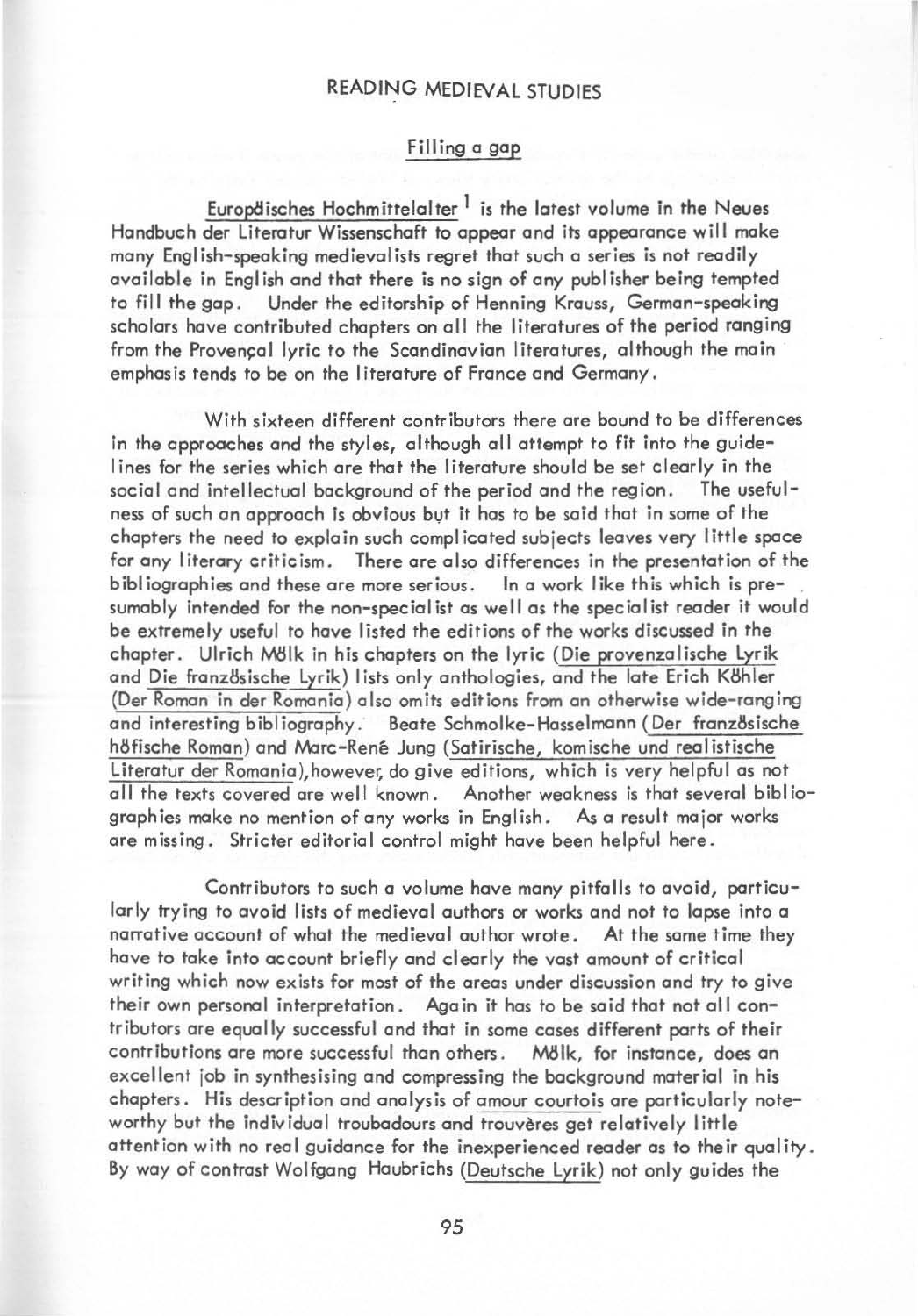#### READING MEDIEVAL STUDIES

unskilled reader expertly through the development of the genre from its aristocratic beginnings to the revolutionary views of Walter von der Vogelweide but is able to provide some literary analysis as well.

Other chapters suggest that the authors have been asked to cover material, not all of which interested them equally or, perhaps, some of which was unfamiliar to them. Köhler is perceptive and interesting on Chrétien de Troyes and the background (as might be expected), as he is on the differences between Thomas and Béroul, whom he dates early like several other recent writers on Béroul. On the other hand his section on the prose romances is perfunctory, particularly his remarks on the Prose Tristan, while the section on the Grail Romances is unlikely to mean very much to anyone not already thoroughly familiar with the material. Similarly Thomas Cramer (Der deutsche h8fische Roman) provides an admirable summary of the varying interpretations on offer and is interesting on Parzival, but he has little to soy on lanzelet or Gottfried von Strassburg. As Köhler's treatment of the French Tristans is not wholly satisfactory either, perhaps a separate chapter on the Tristan legend would have been desirable.

Probably the most successful chapters are those by Schmolke-Hasselmann and Jung. The former provides an overall view of a vast range of romances, skilfully bringing out the importance of the political background and in particular the Anglo-Norman influence which played such a large role in the development of the later romances. Without ever descending to narrative she makes her points clearly and provides a good impression of the romance under discussion. The latter performs the very considerable feat of producing a coherent study of some widely-scattered works. The title of the chapter suggests that he was given the works which did not fit into any other category. Yet despite this drawback he guides the reader through a wide range of satirical and comic literature with an enviable sureness. The Roman de Renart gets slightly short shrift but Rutebeuf, his predecessors and the sirventes are discussed in a clear and entertaining way.

The volume is beautifully produced and lavishly illustrated in black and white which helps to introduce the reader to the medieval outlook. No chapter is less than competent and, as already suggested, the better chapters are considerable works of scholarship. Almost all readers can get something from this book, although it is true to say that those who are already well acquainted with the material will get most, as some sections are so condensed that the beginner will not easily follow the argument. This book should become a mast valuable scholarly tool and the only pity is that its use will be confined to those who can read German and preferably read it fairly easily for although the style is usually free of the worst excesses of academic German